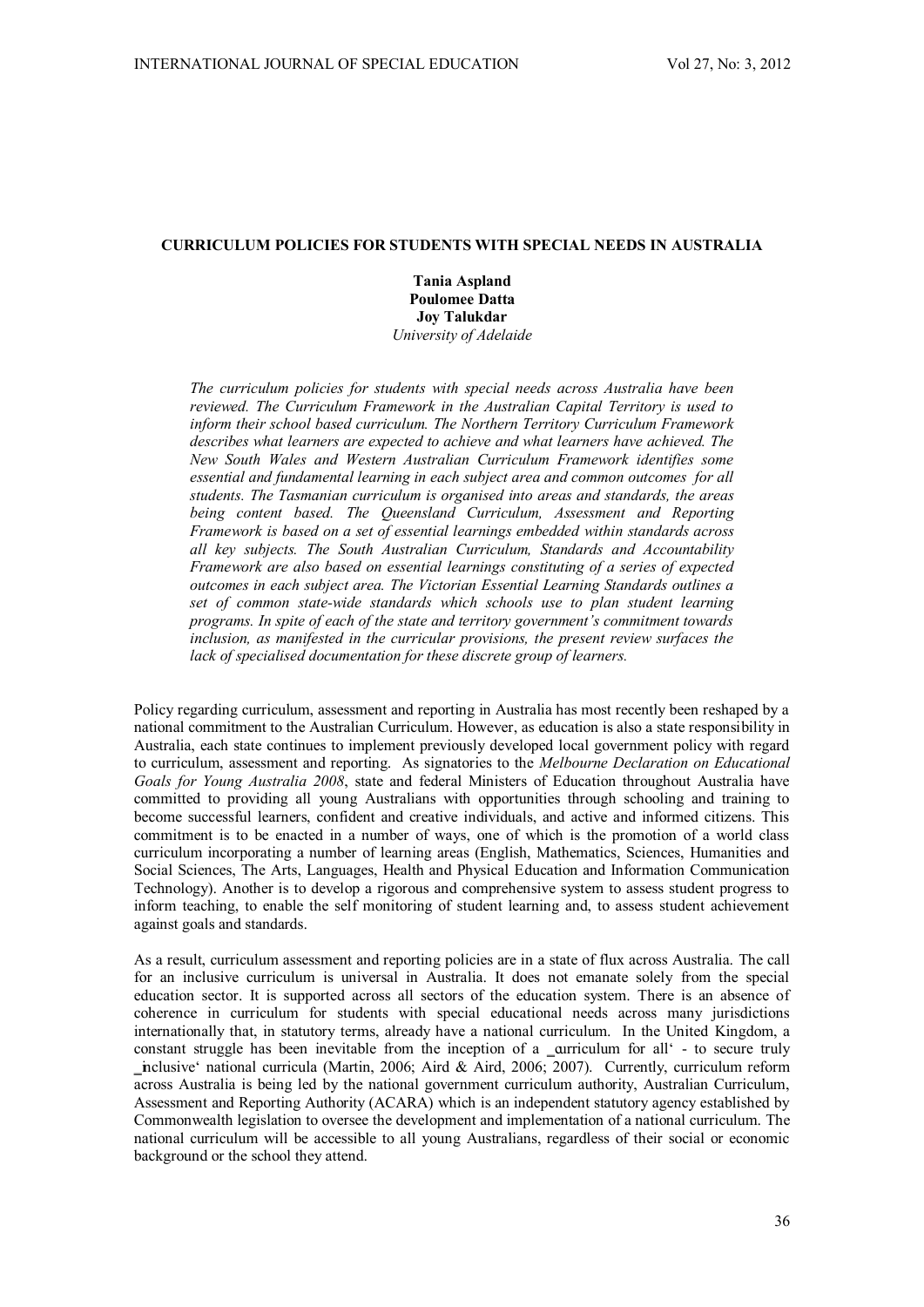In Australia at the present time, many teachers and school leaders attempt as best as they can to meet the needs of students with special educational needs through differentiation, modification and accommodations in their teaching. Some use individualised plans in order to include these students in the curriculum, while others lay importance on the independent life skills outcome for this discrete group of **learners** 

The following study reviews the various policies that currently exist across the six States and two Union Territories in Australia in relation to the curriculum and how students with special educational needs are being supported within the curriculum framework in each state. The key issue for this review lies in the mission of ACARA and all other countries in designing a national curriculum, assessment and reporting that will equip all young citizens including those with special education needs and disabilities. Each of the domains of curriculum within the six states and two territories in Australia is addressed, in turn.

### *Australian Capital Territory*

*Every chance to learn*, the Curriculum Framework in the Australian Capital Territory (ACT) provides government and non-government schools in the ACT with the framework on which to base their school curriculum plans from preschool to year 10. The ACT Curriculum Framework ensures that all students are provided with a core of discipline-based study from the eight key learning areas of the arts, English, health and physical education, languages, mathematics, science, the social sciences and technology. It also ensures that learning in the key learning areas is underpinned by, and connected with, the essential interdisciplinary knowledge, understandings and skills required for students to prosper in the 21st century. The 25 Essential Learning Achievements are organised according to their discipline-based or interdisciplinary nature within the eight key learning areas (ACT Department of Education and Training [ACT DET], 2008).

Literacy and numeracy are integral to effective learning across the ACT Curriculum Framework. Each Essential Learning Achievement has an overview statement, with essential content and markers of progress described in four bands of development, namely Early childhood – preschool to year 2, Later childhood – year 3 to year 5, Early adolescence – year 6 to year 8, and Later adolescence – year 9 to year 10 (ACT DET, 2008).

Ten principles underpin the Curriculum Framework for ACT schools and the curriculum decisions that schools make when exercising their school-based curriculum responsibility. The first two principles lay the foundation for this Curriculum Framework. Eight principles support schools in making school-based curriculum decisions on the basis of the framework. One among the eight principles states that curriculum should be equitable and inclusive. This means that curriculum decisions should ensure that all students have access to learning regardless of their race, ethnicity, gender, sexual orientation, ability, disability, physical or intellectual attributes, language, culture, religion, age and social or economic condition. It should enable all students to realise their individual potential. This aspect of the curriculum encompasses students with special needs (SEN) within the broader ACT Curriculum Framework. The ACT Department, however, has no specific policies related to students with special needs. All schools use the ACT Curriculum Framework *Every Chance to Learn* to inform their school based curriculum development and adhere to the standard National Assessment Program – Literacy and Numeracy (NAPLAN) guidelines. Nevertheless, a set of guidelines for the development and monitoring of Individual Learning Plans (ILPs) that are required for every funded special needs student does exist (ACT DET, 2011).

## *Northern Territory*

The Northern Territory Board of Studies (NTBOS) develops and provides high quality curriculum, assessment, reporting and certification to students in the Northern Territory (NT) from Preschool to Year 12. The *Northern Territory Curriculum Framework* (NTCF) describes what learners are expected to achieve (the Intended Curriculum) and is used to determine what learners have achieved (the Achieved Curriculum). One of the six key principles of the NTCF is Inclusivity. Inclusivity means all learners, irrespective of culture, language, socio-economic background, geographical location, disability or gender, must be given the opportunity to access a diverse and empowering education. Learners' backgrounds, interests, prior understandings, experiences, learning styles and learning rates should be valued and considered (Northern Territory Government, Department of Education and Training [NTG DET], 2009).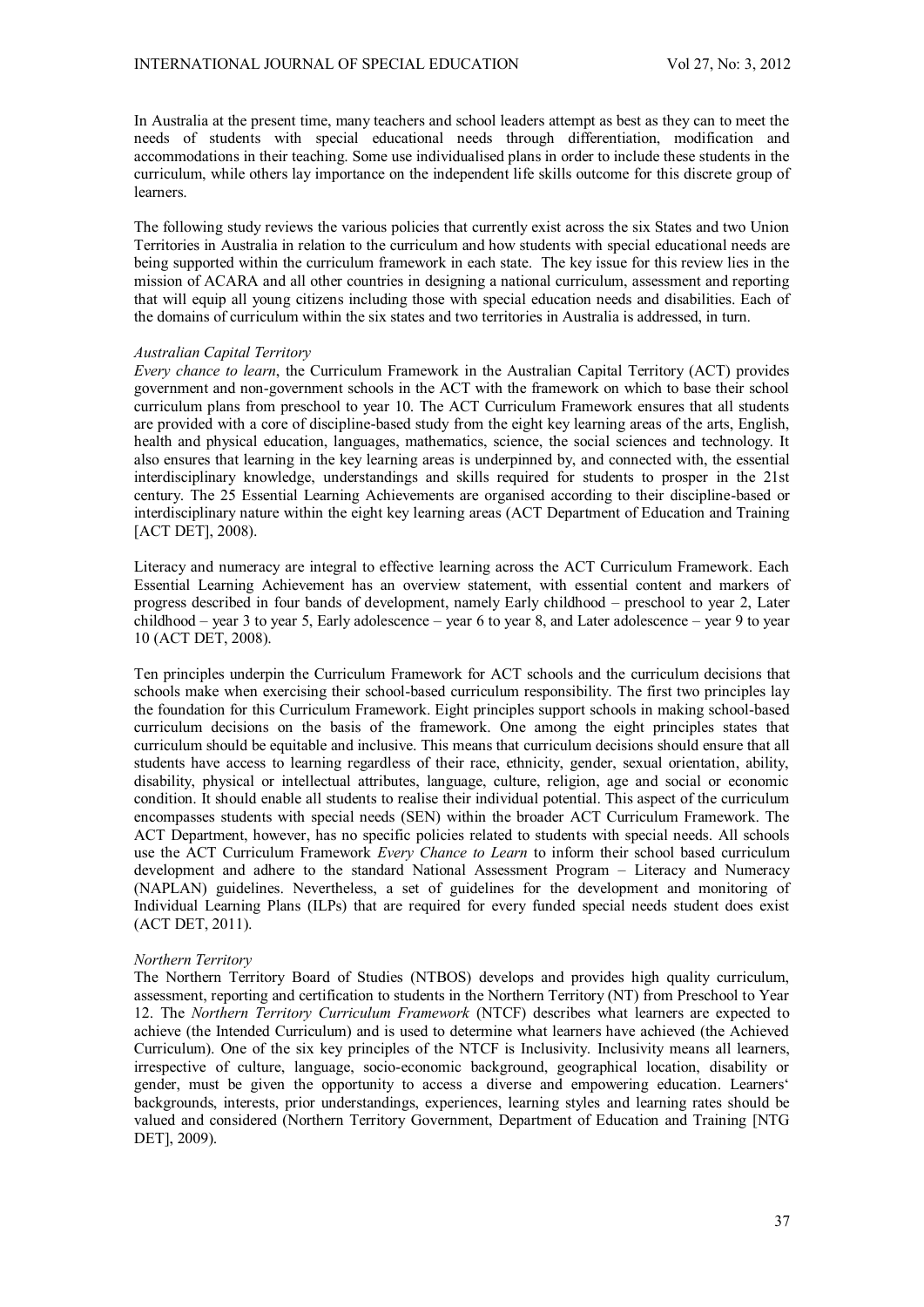The Northern Territory Curriculum Council as well as the Department has a *Disabilities Policy* with supporting guidelines, reinforced with the NT Curriculum and NT Assessment and reporting framework. The NT schools are expected to enable all learners to achieve their goals by providing opportunities for learners to achieve the outcomes and standards described in learning progress maps for each area of learning. These progress maps provide the major elements of curriculum, around which schools and teachers can design the intended curriculum, assess learner progress against these outcomes and standards to determine learner achievement and report on learner achievement and progress. The outcomes inform curriculum planning and assessment in the NT (NTG DET, 2009).

### *New South Wales*

The *K–10 Curriculum Framework* establishes parameters for the Board of Studies New South Wales curriculum for the compulsory years of schooling. It identifies the learning essential for all students and guides the evaluation and revision of individual syllabuses. Further, it clearly articulates standards that show what students are expected to know and be able to do at each stage from Kindergarten to Year 10. There are a set of principles which guide the development and implementation of the Board of Studies curriculum requirements and syllabuses. One among the many principles is that education must be inclusive of all students attending schools in New South Wales. This is achieved through a Curriculum Framework which takes into account the diverse needs of all students, provides equitable access, participation, and outcomes for all students, enables schools to provide programs that engage each student according to their backgrounds, needs and interests and allows the full range of students to demonstrate achievement (New South Wales Government, Board of Studies NSW [NSWG BSNSW], 2002).

The Education Act in New South Wales prescribes minimum curriculum requirements for Years K–6 and Years 7–10. School authorities determine whether schools will deliver curriculum that exceeds the minimum curriculum requirements (NSWG BSNSW, 2002). The Board's K–6 syllabuses describe standards for Early Stage 1 and Stages 1 to 3. In the K–6 curriculum, students with special education needs are provided for in the following four ways. Firstly, through the inclusion of outcomes and content in syllabuses which provide for the full range of students including those with special educational needs. Secondly, through the development of additional advice and programming, support for teachers to assist students with special needs to access the outcomes of the syllabus is provided. Thirdly, the development of specific support documents for students with special education needs is provided. Fourthly, teachers and parents plan together to ensure that syllabus outcomes and content reflect the learning needs and priorities of all students including those with special needs (NSWG BSNSW, 2007).

Students with special education needs build on their achievements in K–6 as they progress through their secondary study and undertake courses to meet the requirements for the School Certificate (NSWG BSNSW, 2007). The Board of Studies awards the School Certificate to students who have completed the mandatory curriculum requirements for Years 7–10. This is a period of learning, typically of two years duration. Stage 4 refers to Years 7 and 8. Stage 5 refers to Years 9 and 10. The syllabus document specifies what students are expected to learn about and learn to do in a particular subject. All Years 7–10 syllabuses are inclusive of the learning needs of the full range of students (NSWG BSNSW, 2010).

Most students with special education needs participate fully in learning experiences and assessment activities provided by the regular syllabus outcomes and content, although they may require additional support, including adjustments to teaching and learning activities and/or assessment tasks. However, for a small percentage of these students, particularly those with an intellectual disability, the Life Skills outcomes and content in each syllabus provide a more relevant, accessible and meaningful curriculum option. The decision to access Life Skills outcomes and content is a collaborative one that involves parents, caregivers, teachers and support staff. A student who follows a Life Skills course of study in one subject is not precluded from the regular outcomes and content of another syllabus. The decision is made on a subject by- subject basis with consideration to the needs, interests, strengths and goals of the individual student (NSWG BSNSW, 2010).

#### *Tasmania*

The *Tasmanian Curriculum* is organised into seven areas and five standards. Each area is further organised into strands that describe the content and processes in each area. Teachers use performance criteria to make valid assessment judgements in each area. Standards state what students can do. The Curriculum is organised from standard one to standard five, describing the years of schooling from Kindergarten to Year 10 **(**Department of Education, 2010)**.**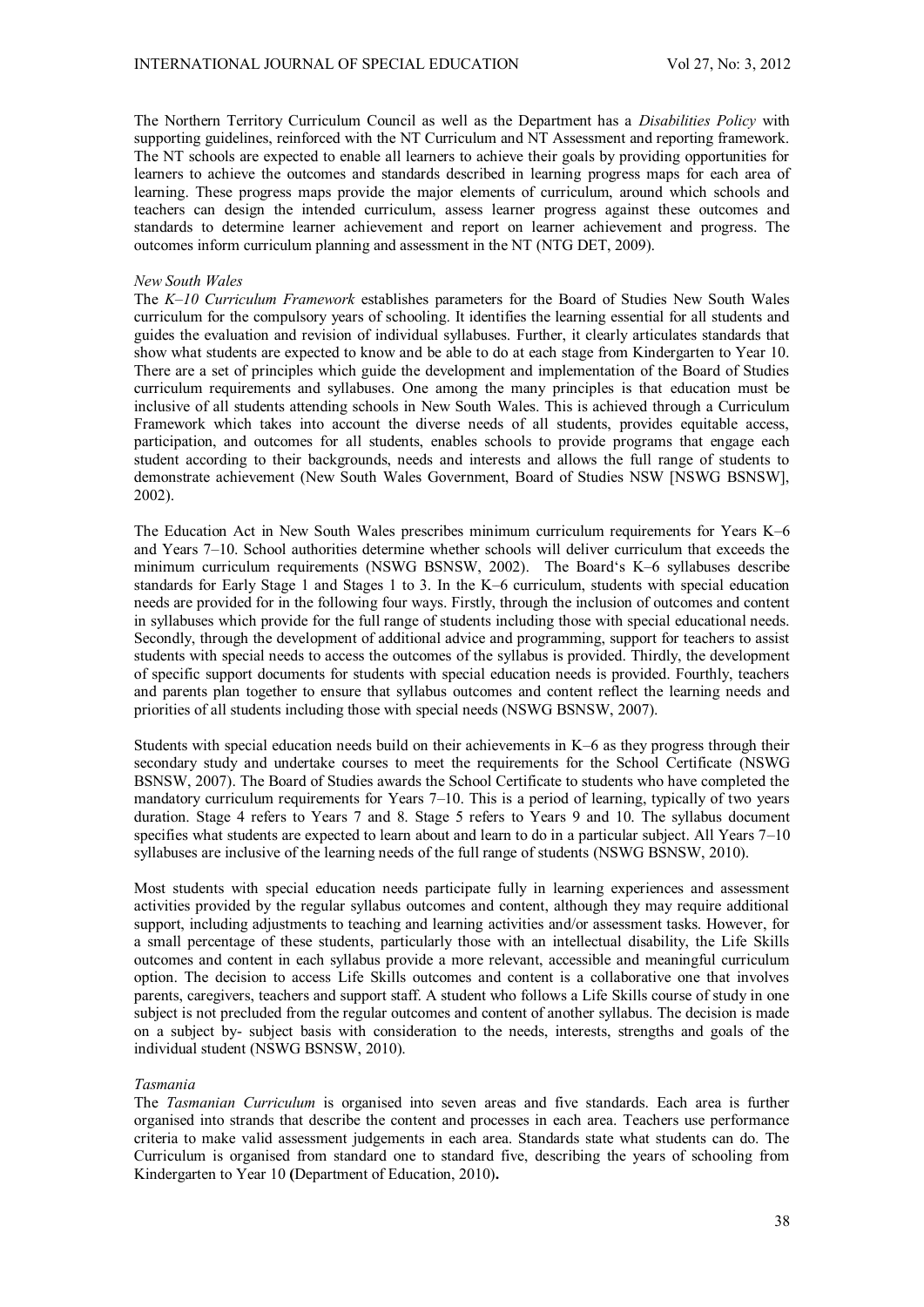Schools are encouraged to provide rich learning experiences in all areas of the Tasmanian Curriculum. In consultation with their communities, schools are best placed to make decisions about the personal learning program of each student. The Tasmanian Curriculum is based on an agreed set of Values, Purposes and Goals refined through extensive consultation. The Learning, Teaching and Assessment (LTA) Principles which were revised in 2008 and are inclusive underpin the Tasmanian Curriculum Framework for all students **(**Department of Education, 2010)**.**

The goal for Tasmanian students is that they have the opportunity to learn and achieve the highest outcomes they can in a personalised learning program drawn from all areas of the Tasmanian Curriculum. Most students with a disability or additional needs are educated in their local schools alongside their age peers while being provided with a rich, balanced curriculum and support to meet their particular learning needs. If families in partnership with educators consider attendance at a regular school as an unsuitable option, students may be eligible to attend a special school. All students with special needs in Tasmania are entitled to an Individual Education Plan (IEP) within the Tasmanian Curriculum **(**Department of Education, 2010)**.**

In Tasmania, in relation to the school sector, the Tasmanian Qualifications Authority (TQA) deals only with senior secondary adhering to guidelines set under the Tasmanian Qualifications Authority Act 2003, whereas, the Department of Education is responsible for curriculum and assessment from K–10. With regards to the curriculum, a suite of special needs courses are adopted and accredited by the TQA. Each course within the suite has a whole-of-life approach and aims to offer better outcomes in all aspects of students' lives and to assist people with disabilities to access achievable pathways to further training and or employment outcomes. Some students may need this full suite of courses for study in both their years 11 and 12, some may need it for only part of their course load, and some may need some for year 11 before moving into other programs for Year 12. These courses are all at a preliminary level (preliminary to TQA level 1), i.e. below AQF Certificate I. They are sometimes referred to as life skills courses and, in other jurisdictions, as access courses **(**Department of Education, 2010)**.** 

### *Western Australia*

In Western Australia (WA), the Curriculum Framework sets out what all students should know, understand, value and be able to do as a result of the programs they undertake in schools in Western Australia, from kindergarten through to year 12. It is neither a curriculum nor a syllabus, but a framework identifying common learning outcomes for all students, whether they attend government or non-government schools or receives home schooling. The Curriculum Framework makes explicit the learning outcomes which all Western Australian students should achieve. Some schools in WA have been moving towards an outcomes approach for some time. An outcomes approach means identifying what students should achieve and focusing on ensuring that they do achieve. The outcomes-focused approach provides schools with more flexibility to enable teachers to develop different learning and teaching programs to help their particular students achieve the outcomes. These learning outcomes are set out within the overarching and eight Learning Area Statements. Schools and teachers then utilises the Curriculum Framework to develop their own learning and teaching programs according to their circumstances, ethos and the needs of their students (Government of Western Australia Curriculum Council [GWA CC], 2010).

The Curriculum Council has identified and endorsed as one of its Principles, a set of core shared values to underpin the Curriculum Framework. The Overarching Statement provides an overview of the five clusters of core shared values which include an expanded set of thirty-two values. Each of the eight learning area statements explicitly or implicitly endorses these values in a manner suited to the area. The Framework offers inclusive learning opportunities for all students (GWA CC, 2010).

In WA, the Curriculum Framework is for all students and it depends on each jurisdiction to provide practical support to teachers on how to plan teaching and learning programmes for students with special needs within this Framework. The Inclusivity statement within the Curriculum Framework ensures that all students with special needs are supported. To monitor the progress of students with special needs, a personalized and documented education plan is prepared through which reporting takes place. There is the balanced curriculum in WA which means principals and teachers engage in whole school planning to ensure that there is appropriate curriculum emphasis for each phases of schooling. A small number of students with specific physical or intellectual disabilities may not be able to participate fully in activities and programs designed to achieve certain outcomes set out in the Curriculum Framework. For students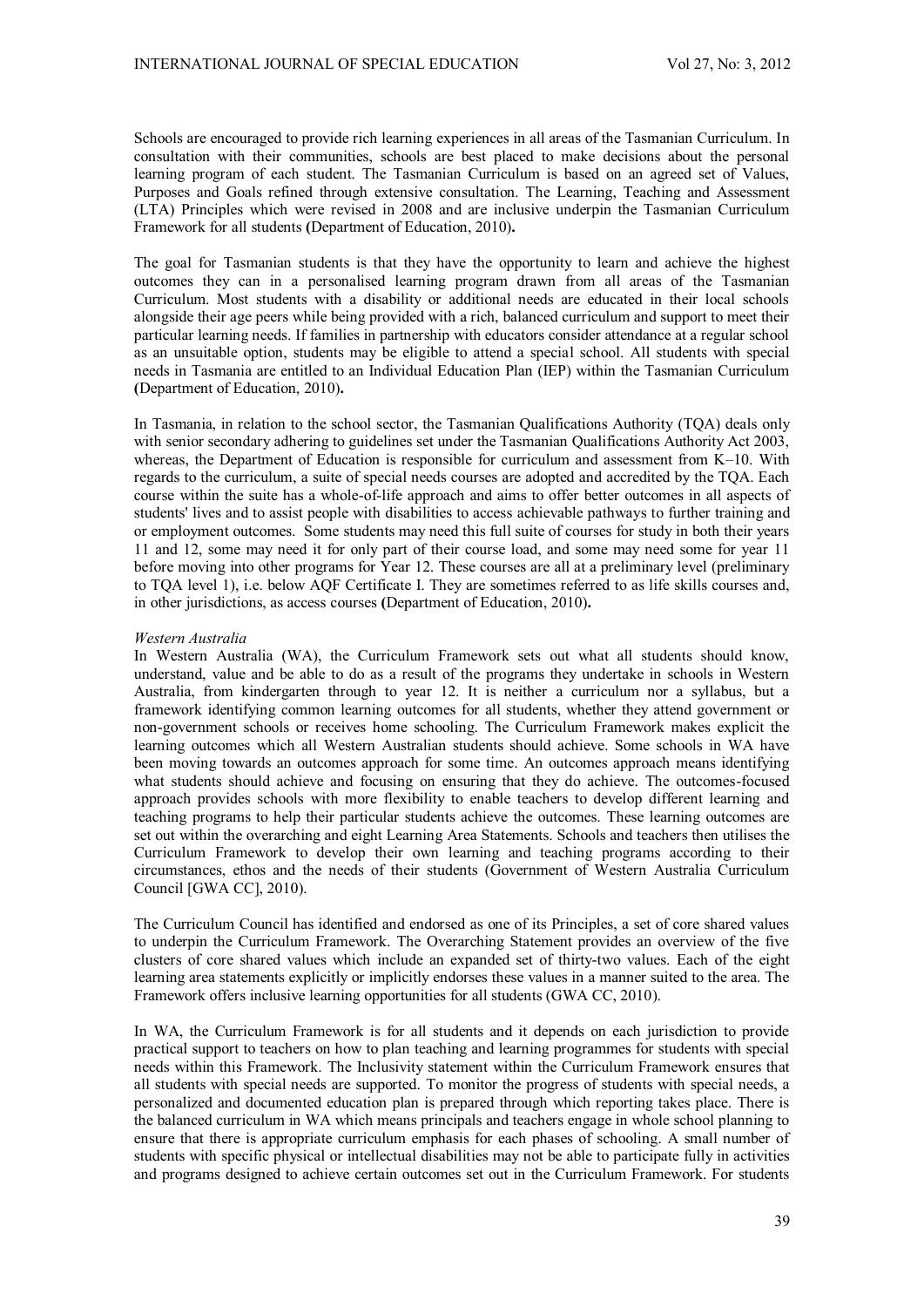with intellectual disabilities, there is a focus on the achievement of outcomes in literacy, numeracy, socialisation, and health and wellbeing (GWA CC, 2010).

It should be noted that initially, the Foundation Outcome Statements were specifically designed for students with special needs. However, it is no longer in use. Teachers and schools may use it for planning but it is not used for assessment and reporting purposes.

# *Queensland*

The Queensland Studies Authority (QSA) developed the Queensland Curriculum, Assessment and Reporting (QCAR) Framework in partnership with the Department of Education, Training and the Arts, Education Queensland, Queensland Catholic Education Commission and Independent Schools Queensland. The QCAR Framework aligns curriculum, assessment and reporting. The QCAR Framework has five components that are interrelated and designed to work together to provide a broad education for all students (Queensland Government, Department of Education, Training and the Arts [QG DETA], 2007). The five components include a set of Essential Learnings across all Key Learning Areas which identify what should be taught and what is important for students to have opportunities to know, understand and be able to do. They can be accessed either by key learning area or by juncture. Secondly, the standards for the Essential Learnings are integral to the alignment of curriculum, assessment and reporting. For teachers, parents and students, they provide a common frame of reference and a shared language for describing the quality of student achievement. The Standards are achievement standards linked to the Essential Learnings. Using a 5-point scale, the Standards describe how well a student has demonstrated their learning based on a collection of evidence. They can also be used to report student progress and achievement. The Standards range from A to E and are the same for all key learning areas. Thirdly, an online Assessment Bank for use in everyday assessment practices of teachers by providing access to a range of quality assessment tools is another integral component of the QCAR Framework. Fourthly, Queensland Comparable Assessment Tasks (QCATs) in Years 4, 6 and 9, provide information to teachers about student demonstrations of learning in a selection of Essential Learnings, and promote consistency of teacher judgements is crucial to the QCAR Framework. Fifthly, guidelines for reports that have been designed to support consistency of reporting across Queensland make the QCAR Framework comprehensive (QG DETA, 2007).

In Queensland it is expected that all students, including students with disabilities, have the opportunity to engage with the learning specified in the mandated curriculum documents (QG DETA, 2009). Articulated through the policy statements in the P-12 Curriculum Framework, are the expectations in Queensland that schools and teachers enable all students, including students with disabilities, to access and achieve the learning described in the mandated curriculum documents. This may involve adjustments to assessment procedures, teaching materials, learning experiences and / or variation to same-age cohort juncture (Queensland Government, Department of Education and Training, 2008).

In Queensland, policy dictates that the intended curriculum for all students be drawn from the mandated curriculum. For some students with disabilities, their intended curriculum thus encompasses the mandated curriculum plus individual learning goals that maximise their access and participation to the mandated curriculum. All students, including students with disabilities are required to address the QCAR Essential Learnings in all Key Learning Areas each year from Year 1 to Year 9 with the exception of Languages other than English (QG DETA, 2009).

It is imperative in Queensland schools to ensure that every Year 10 student undertakes Senior Education and Training (SET) planning. For some students with disabilities, the SET plan incorporates the record of learning goals and educational adjustments that have been planned to assist the student transition to their post schooling pathway. Further, schools are also to ensure that all students in the Senior Phase of Learning undertake a program of learning that makes them eligible for the Queensland Certificate of Education (QCE) or a Queensland Certificate of Individual Achievement (QCIA) on exiting Year 12 (QG DETA, 2009).

Most students with disabilities in Queensland schools participate fully with the learning experiences and assessment activities described in the mandated curriculum. Additional support, including adjustments to the pedagogy and assessment, may be required to facilitate reasonable adjustments to the curriculum that enable fuller participation of these students in the same age-cohort program. Students, who are accessing a curriculum that is significantly varied from that of their same age cohort, will nevertheless have their program drawn from the mandated curriculum (QG DETA, 2009).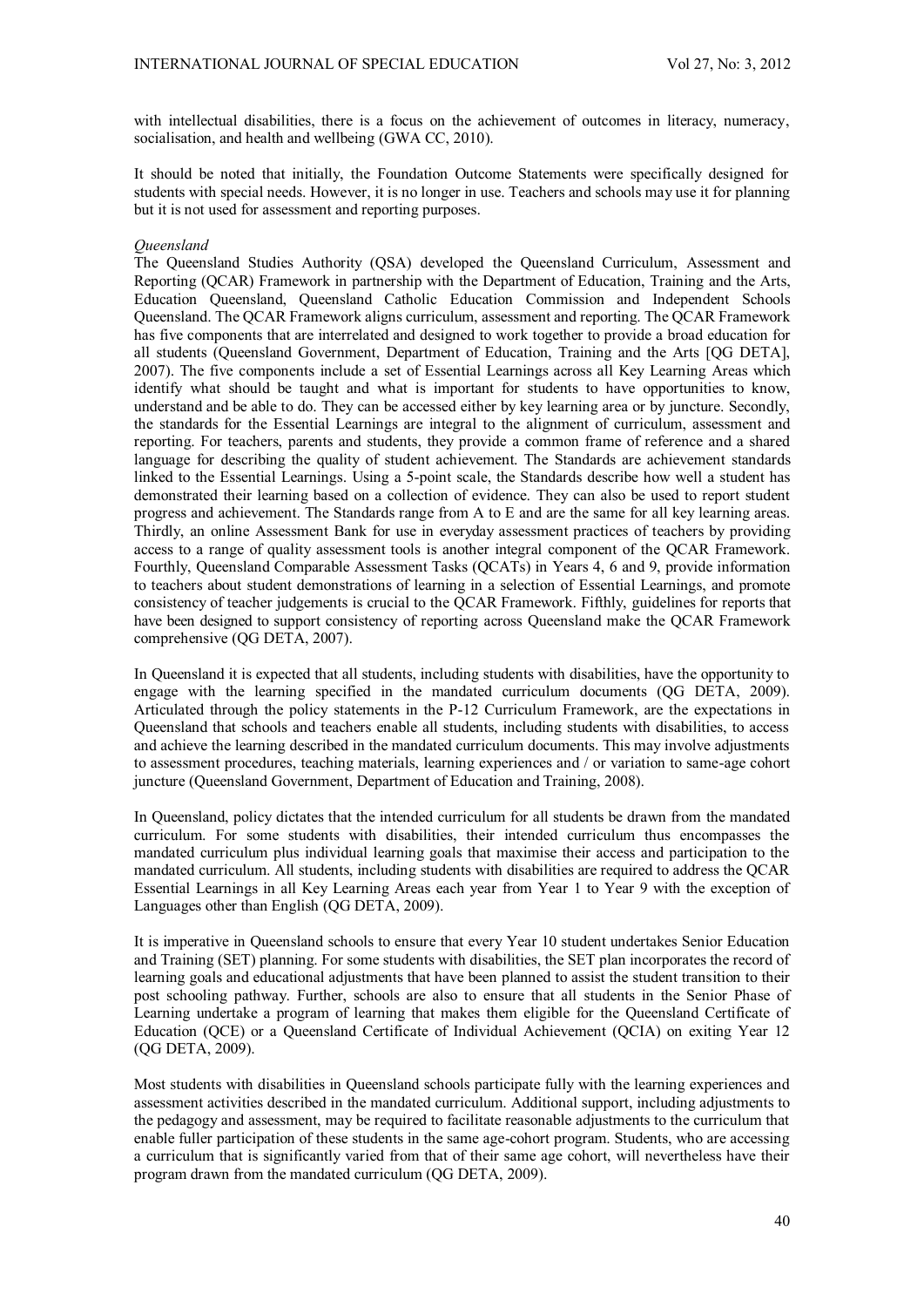The policy document Curriculum Guidelines for Students with Disabilities is designed to assist teachers and school administrators to translate the P-12 Curriculum Framework into practice for students with disabilities. The P-12 Curriculum Framework sets the expectation that schools and teachers enable all students to access and achieve the learning described in the mandated curriculum documents. This may involve adjustments to content, assessment procedures, teaching materials, learning experiences and teaching styles. It requires that the curriculum is designed for flexibility and supports teachers to be responsive to students' educational needs in a proactive way (QG DETA, 2009).

### *South Australia*

The South Australian Curriculum, Standards and Accountability (SACSA) Framework describes a single, cohesive Birth to Year 12 curriculum entitlement for all learners within children's services and schools. The SACSA Framework is based firmly on a commitment to the principle that all children and students should have access to a common curriculum. Essential Learnings are understandings, dispositions and capabilities which are developed through the Learning Areas that form an integral part of children's and students' learning from birth to Year 12 and beyond. Within the SACSA Framework, five Essential Learnings have been identified. They are Futures, Identity, Interdependence, Thinking and Communication. Literacy, numeracy and information and communication technologies are key dimensions of all Essential Learnings, and in particular the Communication Essential Learning. Skills, knowledge and understandings in these are explicitly interwoven throughout the Curriculum Scope and Standards for all Learning Areas in the SACSA Framework. In the SACSA Framework the Learning Areas have been transformed and redefined by the interweaving of the Essential Learnings, Equity Cross-curriculum Perspectives and Enterprise and Vocational Education (Government of South Australia, Department of Education and Children's Services [GSA DECS], 2001).

The SACSA Framework is deemed a curriculum entitlement, and so it must be inclusive of all learners. For this aspiration to be achieved at least two things must be realised from a curriculum perspective. First, the curriculum should recognise and build upon learner diversity, providing every learner with learning and assessment experiences which optimise their opportunities. Thus the SACSA Framework has been constructed with particular attention being paid to the educational entitlements of the learners with disabilities or learning difficulties. Second, equity perspectives must be represented across the curriculum. The intention here is to ensure that the knowledge and cultures of those groups in society that have the least power and who are most vulnerable should form a central focus of curriculum content and practice (GSA DECS, 2001).

The Standards in the SACSA Framework represent the expectations of all learners. They provide a common reference point for educators to use in monitoring, judging and reporting on learner achievement over time. For each Learning Area there are Curriculum Standards comprising a series of expected Outcomes. The Curriculum Standards in the SACSA Framework are presented as performance standards that depict the developing capabilities of children and students along a continuum of everimproving performance. They are broad descriptions of expected growth in performance. The alignment of standards of performance with years of schooling is intended to establish a common basis for describing the progress of learner performance at the end of a two-year period. The Standards do not depict the growth of any individual learner, but rather provide a picture of expected progress. Individual learners are likely to perform differently within different dimensions of performance at any particular point in time. Learners need to be provided with learning programs designed to help each of them reach the Standards (GSA DECS, 2001).

However, the Standards are not modified to suit particular students with special needs. Students with a severe intellectual disability and/or severe multiple disabilities who may not be able to achieve all the Standards in the Learning Areas continue to work towards individual goals identified through the negotiated curriculum planning process. These goals thus, must be developed within the framework of the curriculum and, where possible, within the context of appropriate Standards. Some children and students with disabilities may not progress through the Standards at an even rate. Nevertheless, students with special needs are supported within the SACSA Framework through the Negotiated Education Plan (NEP). The purpose of the NEP is to support access, participation and achievement in the mandated curriculum for students with disabilities (GSA DECS, 2001).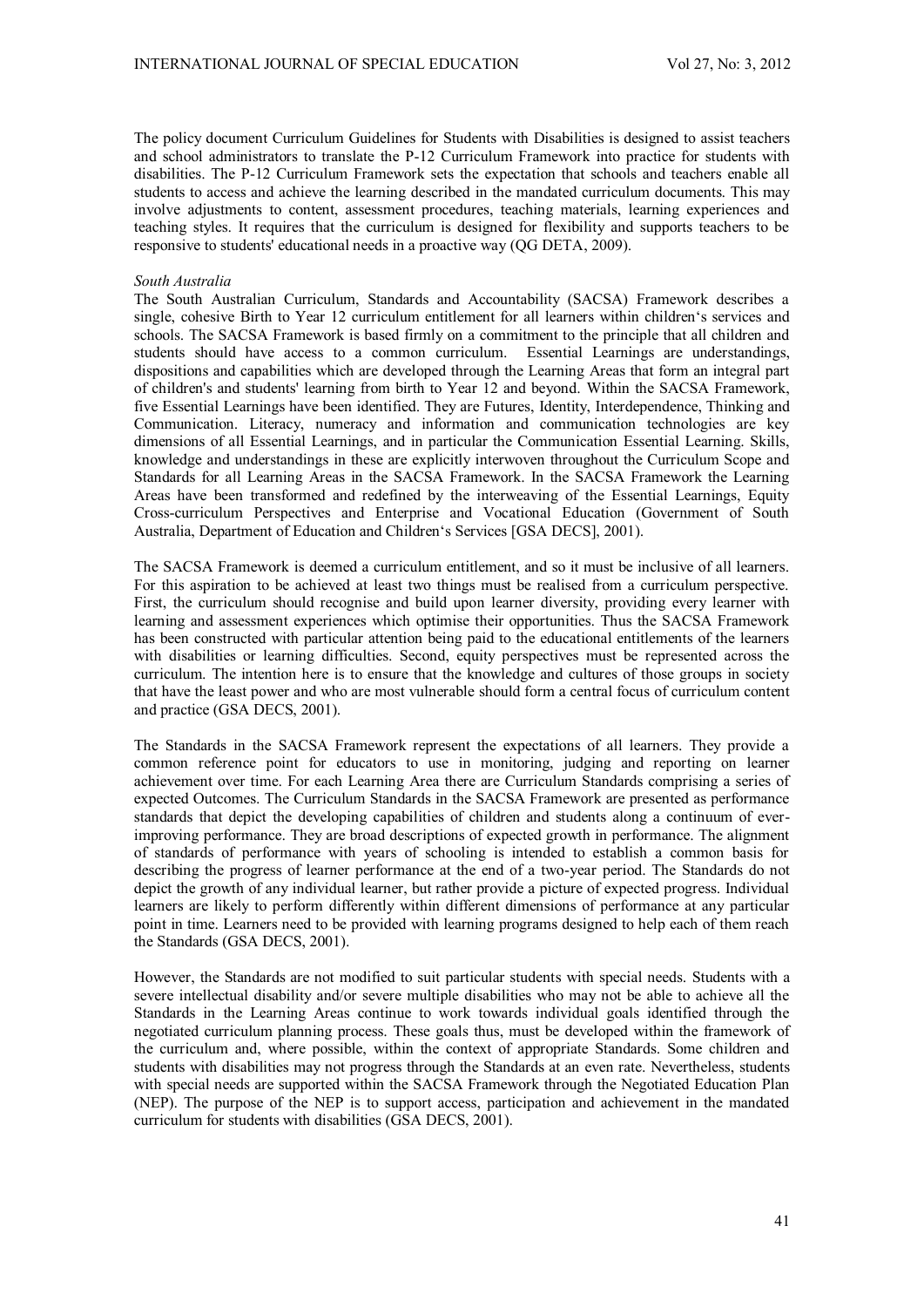### *Victoria*

The Victorian Essential Learning Standards (VELS) outlines what is essential for all Victorian students to learn during their time at school from Prep to Year 10. They provide a set of common state-wide standards which schools use to plan student learning programs, assess student progress and report to parents. The VELS is based on best practice in Victorian schools and draw on national and international research about how students learn. The Standards are designed for all Victorian students. They provide a whole school curriculum planning document for the development of individual programs for students with disabilities. All such programs are designed within the curriculum described in the Essential Learning Standards (Victorian Curriculum and Assessment Authority [VCAC], 2007).

The delivery of VELS is carried out through Levels 1 to 6. At Levels 1 and 2 the focus is largely on foundational literacy and numeracy skills and the development of physical, personal and social capacities. It is not until Level 3 that students are expected to achieve standards in disciplines such as Science and the Humanities. At Levels 4 and 5 it is appropriate that students be supported and expected to achieve the full range of knowledge and skills in each of the three interrelated strands that comprise the Standards. At Level 6 the Standards are designed to enable schools to construct coherent programs which include each of the five broad disciplines, a strong focus on developing the full range of interdisciplinary and physical, personal and social knowledge, skills and behaviours, and the capacity for students to pursue pathway-related studies which meet their needs, and dovetail with the programs available in Years 11 and 12. Learning progress for student achievement is set at four stages A to D. These stages are not associated with any set age or year level that links chronological age to cognitive progress. As students progress through these stages the level of support decreases as they proceed towards becoming independent learners. The stages focus largely on foundational literacy and numeracy skills and the development of physical, personal and social capacities. At Stages A to D standards are written for English, mathematics, health and physical education, the Arts and Interpersonal Development (VCAC, 2007). The four stages are Stage A: Beginning to Explore, Stage B: Active Exploration, Stage C: Intentional Participation and Stage D: Building Independence (VCAC, 2007).

The VELS provide a strong foundation for improving the learning of all students. They outline key principles that enable schools to provide enriching educational experiences for students while preparing them to live in an inclusive society that can meet modern and globalised demands. The educational principles imply that schools are responsible for developing a wide range of appropriate teaching and learning strategies for all students. For schools, this means developing curriculum described in the VELS but tailored to individual circumstances. The educational principles within the Standards also imply that schools, teachers and students have responsibility for ensuring student success in learning and can be applied when developing individual learning plans for students with disabilities. They provide a strong foundation for improving the learning of all students and a framework for integrating planning for students with disabilities into a whole school curriculum. Working within a whole school curriculum plan, a student's program support group will decide how to meet learning standards for individual students (VCAC, 2007).

The *VELS – Students with Disabilities Guidelines* provides a framework for teachers to develop programs for students with disabilities that are consistent with the VELS by linking the rationale and structure of the VELS to individual program development and assessment for students with special needs. The Guidelines contain a framework for planning inclusive curriculum so that teachers can equip all students with the knowledge, skills and behaviours to help them succeed in a world that is increasingly complex, rapidly changing and rich in information and communications technology. The framework is linked to a whole-school approach to curriculum planning, and reflects the three core strands of essential learning in Physical, Personal and Social Learning, Discipline-based Learning and Interdisciplinary Learning (VCAC, 2005).

While focusing on students with disabilities, the approaches outlined in the Guidelines are valuable for all students. There is no single approach to curriculum planning. However, an inclusive approach incorporates the belief that all students can learn and progress, and a commitment to a collaborative relationship between students, family, school and the community (VCAC, 2005). For students with disabilities, units of work can be linked to the Standards by developing a whole school plan, identifying key concepts from the learning focus statements, incorporating domains across the three strands, identifying relevant knowledge, skills and behaviours from the relevant domain, setting goals and developing individual learning plans and providing alternative learning pathways for demonstrating achievement of the Standards (VCAC, 2005). The primary purpose for developing an individual learning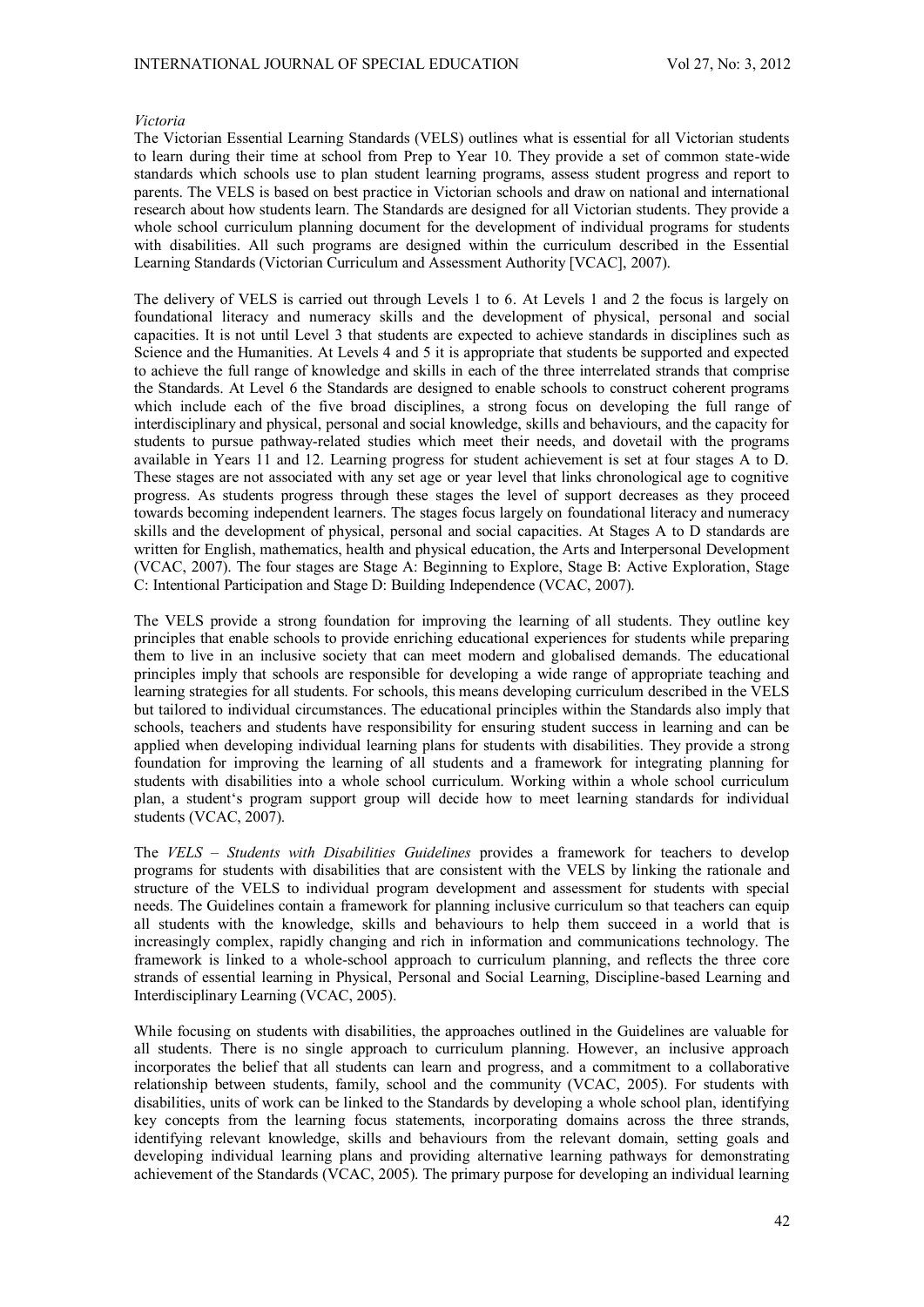plan for students with special needs is to provide a framework and guide that links the specific learning needs of the student to the three strands (VCAC, 2005).

Therefore, the following similarities inevitable regarding the provision of curriculum for students with special educational needs across Australia are outlined in the following sections. Firstly, a strong commitment from state governments to inclusivity through school based curriculum planning was demonstrated. Inclusion here not only involves curriculum design but also ways to accommodate student learning differences and difficulties to enable access to the curriculum (Hehir, 2005). Secondly, only one Curriculum Framework was provided by states across Australia for each of the learning areas, and it was a common expectation that classroom teachers were responsible for curriculum modifications. Thirdly, at the level of curriculum design for students with special educational needs, the negotiated approach to individualised planning was the dominant approach advocated across all states of Australia. Fourthly, the various state curriculum frameworks and policy statements were mandated as the key resources to be used by teams in planning for learners with special educational needs. There is little evidence of any extra or specialised documentation for this discrete group of learners that diversifies content knowledge away from mainstream policy documents.

# **Conclusion**

Within the mandate of the Melbourne Declaration on Educational Goals for Young Australia 2008, at the level of policy and in the domain of curriculum a relatively consistent profile can be portrayed for both the general school population and students with special educational needs. Disability is a significant concern for the present Australian government. According to the Australian Institute of Health and Welfare Bulletin (AIHW), 2008, it was identified that 101,700 students with an intellectual disability were placed in schools in 2003. However, of these students, 66% had learning difficulties, 41% experienced social difficulties and 31% communicated unsuccessfully in the broader society. Further, of that cohort only 9% of students proceeded to post-school study options (Australian Institute of Health and Welfare Bulletin (AIHW), 2008).

This cohort is being identified as an increasingly marginalised group of the Australian community who suffer from social exclusion (Mangan & Stephen 2007) and who, despite government intervention, fall further behind mainstream groups in relation to education. This highlights the significance of special government funding to support students with disabilities to access and participate in an educational setting without experiencing discrimination – a high priority for the Australian government. This manuscript therefore, comprised a scoping of some of the current policies in curriculum for students with special educational needs in Australia. Each document illustrated a cohesive approach to curriculum policy frameworks across Australia. Further, it can be inferred that though the principle of flexibility was evident at the level of policy, but only with a standards based approach within each curriculum framework. The theme of inclusion was evident throughout all policy documents where it was argued that in every state or territory all students have a right to education and should be granted access to learning through a general school curriculum, responsive to individual student needs. However, the one size fits all approach with some politically correct and inclusive statements to soften the impact on all were the dominant principle across Australia. In all systems there was a noticeable lack of strategic vision for special education generally. Unlike the situation in other countries, there is no evidence that alternative curriculum procedures are legislatively possible, despite the fact that the concept is educationally sound. This results in multiple levels of misalignment amongst curriculum, teachers and students. Teachers are finding it increasingly difficult to cope well with the challenges of differentiation and individualisation of learning to be more inclusive of learners with special educational needs within the general curriculum framework.

#### **References**

ACT Department of Education and Training. (2008). *Every chance to learn: Curriculum Framework for ACT Schools*. Retrieved from http://activated.act.edu.au/ectl/

ACT Department of Education and Training. (2011). *Policies A-Z: Students with a Disability - Meeting their Educational Needs*. Retrieved from http://www.det.act.gov.au/publications\_and\_policies/policy\_a-z Australian Institute of Health and Welfare. (2008). *Disability in Australia: intellectual disability*. AIHW bulletin no. 67, Cat. no. AUS 110. Canberra: AIHW.

Aird, R., & Aird, K. (2006). Distinctive pedagogy and the development of specialist curricular matter in the education of pupils who have profound and multiple learning difficulties*. SLD Experience, 46*(Autumn)*,* 15-19.